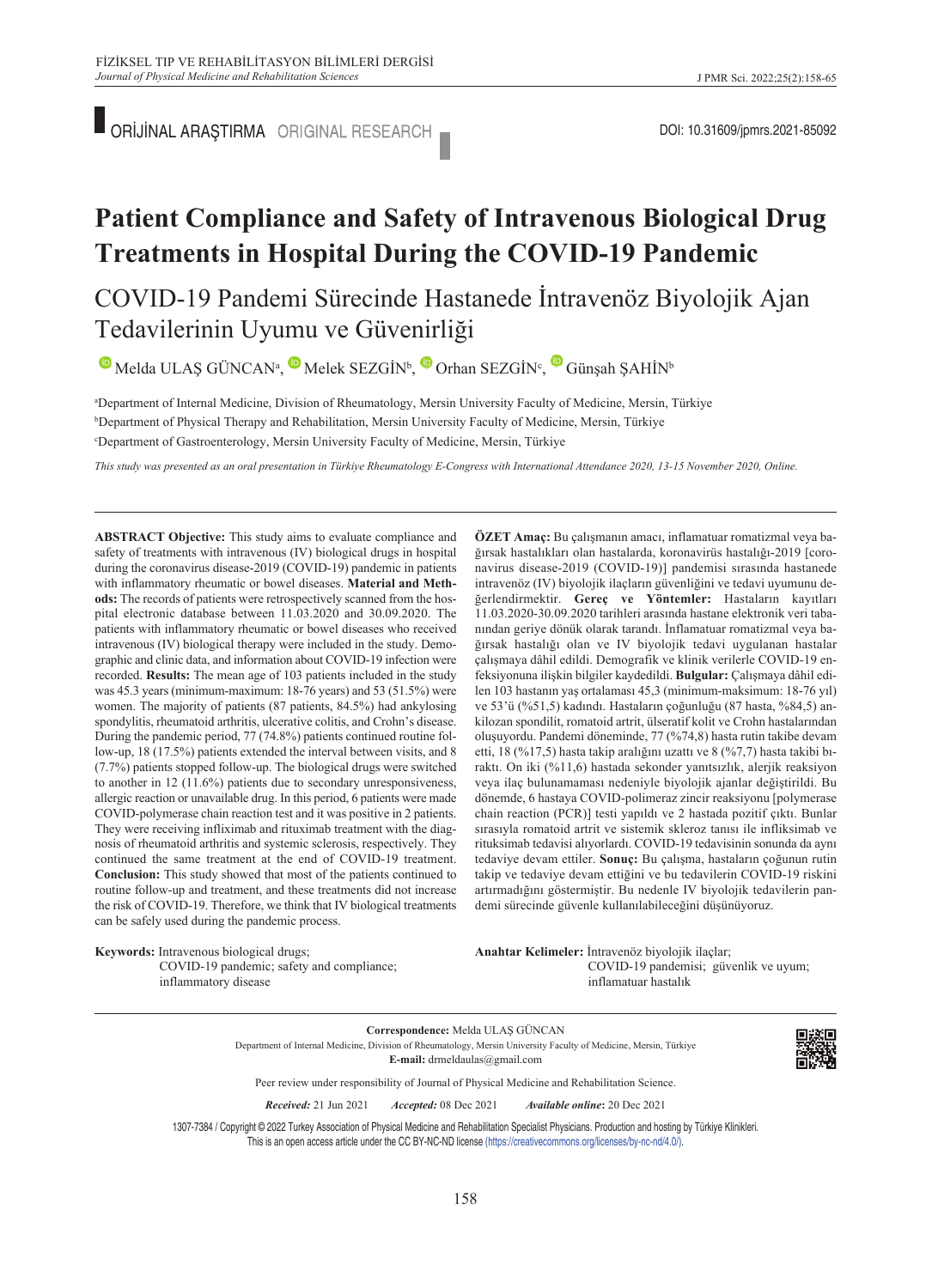Biological agents are widely used in the treatment of both inflammatory rheumatic diseases and inflammatory bowel diseases such as rheumatoid arthritis, ankylosing spondylitis, psoriatic arthritis, Crohn's disease and ulcerative colitis.<sup>1</sup> Both inflammatory diseases and their treatments are associated with an increased infection risk. In particular, biological treatments targeting cytokines involved in this inflammatory process increase the risk of viral, bacterial, and granulomatous infections, but there is no evidence yet that they increase the risk of coronavirus disease-2019 (COVID-19).<sup>2-4</sup>

A new coronavirus that caused severe acute respiratory syndrome-coronavirus-2 (SARS-CoV-2) was first detected at the end of 2019 in Hubei province, China. The clinical picture of this respiratory disease, called COVID-19, ranges from asymptomatic and influenza-like illness to severe disease with accompanying lung damage, multi-organ failure, and death. COVID-19, which spread rapidly all over the world, caused a life-threatening and still ongoing pandemic[.5,6](#page-6-0)

Advanced ages and comorbid illnesses increase the risk of this disease. As a result of biological or other immunosuppressive treatments used in inflammatory rheumatic and inflammatory bowel diseases, patients have a risky immune system in terms of COVID-19. Despite this, the risk and prognosis for COVID-19 in patients treated with biological agents are unknown[.7,8](#page-6-0)

On the other hand, research is ongoing on the potential of these agents to improve COVID-19.<sup>9</sup> Although data on the risks and consequences of COVID-19 infection in patients with inflammatory rheumatic or inflammatory bowel diseases are insufficient, patients continue to use biological immune modulatory agent therapies. Patients and clinicians are still hesitant about these treatments, as there is no evidence-based guideline for biological treatments. However, current guidelines are largely based on expert opinions[.9-11](#page-6-0) Considering the prediction that the COVID-19 pandemic process will continue for a while, we think that the short-term results of our patients receiving intravenous (IV) biological treatment in the hospital will contribute to the literature.

# **MATERIAL AND METHODS**

The records of 103 patients receiving IV biological drug therapy were scanned retrospectively from the electronic database of Mersin University Medical Faculty Hospital. The medical records of 2 clinics in a single center (department of physical medicine and rehabilitation and department of gastroenterology) were evaluated between 11.03.2020, when the first case of COVID-19 has been confirmed, and 30.09.2020. The patients who were treated with IV biological agents (infliximab, tocilizumab, rituximab, and vedolizumab) were included in the study. The patients treated with only nonbiological agents or subcutaneous biological agents or under 18 years of age were excluded. The demographic data (age, gender), diagnoses, treatments, laboratory values of the patients, and information about COVID-19 were recorded. The study was approved by Mersin University Local Research Ethics Committee (14.10.2020 and protocol number: 2020/698) and Ministry of Health of the Republic of Turkey (19.09.2020). The report was conducted in accordance with the Decleration of Helsinki, and written informed consent was obtained.

#### STATISTICAL ANALYSIS

Statistical analysis was performed using the statistical package SPSS software (Version 25.0, SPSS Inc., Chicago, IL, USA). If continuous variables were normal, they were described as the mean±standard deviation [p>0.05 in Kolmogorov-Smirnov test or Shapiro-Wilk  $(n<30)$ ], and if the continuous variables were not normal, they were described as the median. Comparisons between groups were applied using Student t-test (group: patient and control) or Mann-Whitney U test was used for the data not normally distributed. Pre-post measures data were analyzed with Friedman test and Wilcoxon test. Values of p<0.05 were considered statistically significant.

### RESULTS

The average age of 103 patients included in the study was 45.3 years (minimum-maximum: 18-76 years) and 50 (48.5%) patients were males, and 53 (51.5%) were females. The diagnosis and treatment informations of the patients have been shown in [Table 1.](#page-2-0)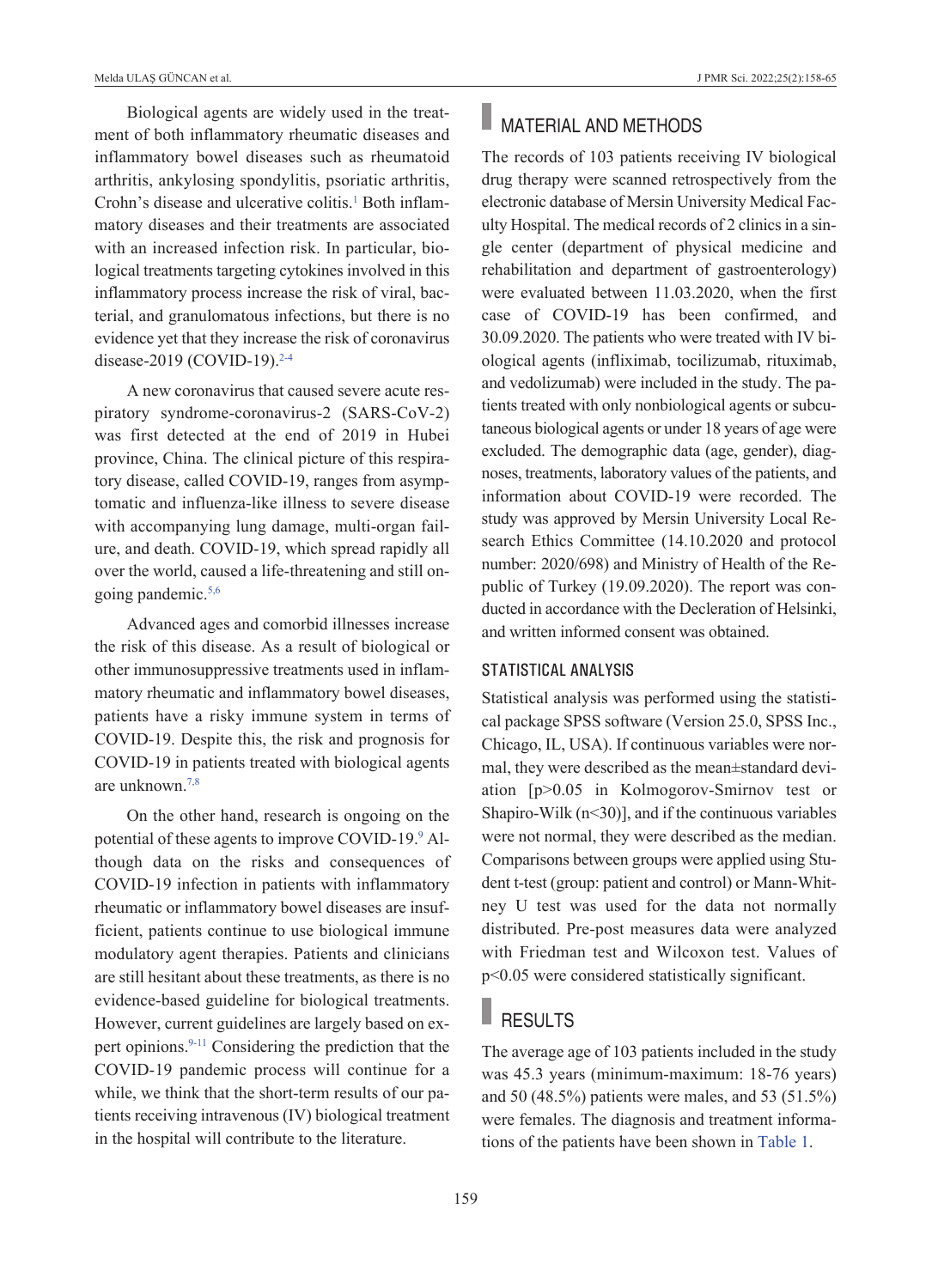| TABLE 1: Baseline characteristic of the patients.      |                                        |  |  |
|--------------------------------------------------------|----------------------------------------|--|--|
| <b>Characteristics</b>                                 | All patients (n=103)<br>Mean/range n/% |  |  |
| Age (years)                                            | 45.3 (18-76)                           |  |  |
| Females/males                                          | 53 (51.5%)/50(48.5%)                   |  |  |
| Diagnosis                                              |                                        |  |  |
| Rheumatoid arthritis                                   | 27 (26.2%)                             |  |  |
| Juvenile rheumatoid arthritis                          | $1(1.1\%)$                             |  |  |
| Ankylosing spondylitis                                 | 31 (30.1%)                             |  |  |
| Psoriatic arthritis                                    | $3(2.9\%)$                             |  |  |
| Enteropathic arthritis                                 | $7(6.8\%)$                             |  |  |
| Familial Mediterranean fever                           | $1(1\%)$                               |  |  |
| Systemic sclerosis                                     | $1(1\%)$                               |  |  |
| Behcet's disease                                       | $3(2.9\%)$                             |  |  |
| Ulcerative colitis                                     | 15 (14.6%)                             |  |  |
| Crohn's disease                                        | 14 (13.6%)                             |  |  |
| <b>Biological therapies</b>                            |                                        |  |  |
| Tumor necrosis factor- $\alpha$ inhibitor (infliximab) | 64 (62.1%)                             |  |  |
| Interleukin-6 receptor inhibitor (tocilizumab)         | 11 (10.7%)                             |  |  |
| Monoclonal antibodies                                  |                                        |  |  |
| Vedolizumab                                            | 21 (20.4%)                             |  |  |
| Rituximab                                              | $7(6.8\%)$                             |  |  |
| COVID-19 symptoms                                      | $4(3.9\%)$                             |  |  |
| Diagnosis of COVID-19                                  | $2(1.9\%)$                             |  |  |

While 84 (81.6%) patients were receiving biological therapy for more than 1 year, 9 (8.7%) patients started to receive biological therapy 3 months before the onset of the pandemic and 10 (9.7%) patients during the pandemic period. During the 6 months pandemic period, 11 (10.7%) patients 6 times, 13 (12.6%) patients 5 times, 24 (23.3%) patients 4 times, 30 (29.1%) patients 3 times, 10 (9.7%) patients twice, and 15 (14.6%) patients once had taken IV treatments.

<span id="page-2-0"></span>In the pandemic period, the biological drugs were switched to another in 12 (11.6%) patients; in 5 due to secondary unresponsiveness to treatment, in 4 due to allergic reaction, and in 3 due to unavailability of the drug. While three of these patients continued treatment with a different IV biological agent, the others continued treatment with subcutaneous biological agents.

Within the study period, 77 (74.8%) patients continued routine follow-up and did not skip followup visits. Eighteen (17.5%) patients prolonged the time between the visits, 6 (5.8%) patients have not come for treatment after the initial therapy, and 2 (1.9%) patients have not come for treatment in the last 3 months. Of 26 patients that discontinued routine follow-up, 16 (15.5%) discontinued because of COVID-19 pandemic, 5 (4.8%) because of seasonal relocation, and 5 (4.8%) because of surgical procedure. Laboratory values of the patients, except for hemoglobin (Hb) (p=0.027), did not statistically significant change in the COVID-19 pandemic period compared to pre-pandemic period; the change in Hb values was clinically not significant (Table 2). In addition, when the patients who continued follow-up regularly and those who skipped control visits due to the COVID-19 pandemic were compared in terms of laboratory values, no statistically significant difference was determined [\(Table 3\).](#page-3-0)

In addition to IV biological drugs, 9 (8.7%) patients were receiving antiviral agents for hepatitis, 5 (4.9%) patients steroid therapy, 9 patients nonsteroidal anti-inflammatory drugs, and 38 (36.9%) patients were receiving at least one conventional synthetic-disease-modifying antirheumatic drug (methotrexate, sulfasalazine, leflunomide, or hydroxychloroquine).

| <b>TABLE 2:</b> Comparison of laboratory results at the last visit comparison with those before the pandemic. |                     |                    |          |  |
|---------------------------------------------------------------------------------------------------------------|---------------------|--------------------|----------|--|
|                                                                                                               | Before (n=103)      | Last visit (n=103) | p value  |  |
| CRP mg/L                                                                                                      | $4(0.1 - 75.0)$     | $3.2(0.1-111)$     | 0.061    |  |
| ESR mm/h                                                                                                      | $15(2-72)$          | $12(2-57)$         | 0.068    |  |
| $Hb$ g/dL                                                                                                     | $13.7 \pm 1.5$      | $13.4 \pm 1.5$     | $0.027*$ |  |
| WBC (x10.e3/u)                                                                                                | $8.11(5.9-14.7)$    | 8.03 (12.3-15.59)  | 0.976    |  |
| PLT (x10.e3/u)                                                                                                | 282 (110-765)       | 289 (116-538)      | 0.232    |  |
| LYMP(x10.e3/u)                                                                                                | $2.38(0.71 - 5.33)$ | $2.26(0.48-5.64)$  | 0.345    |  |

CRP: C-reactive protein; ESR: Erythrocyte sedimentation rate; Hb: Hemoglobin; WBC: White blood cell; PLT: Platelet; LYMP: Lymphocytes.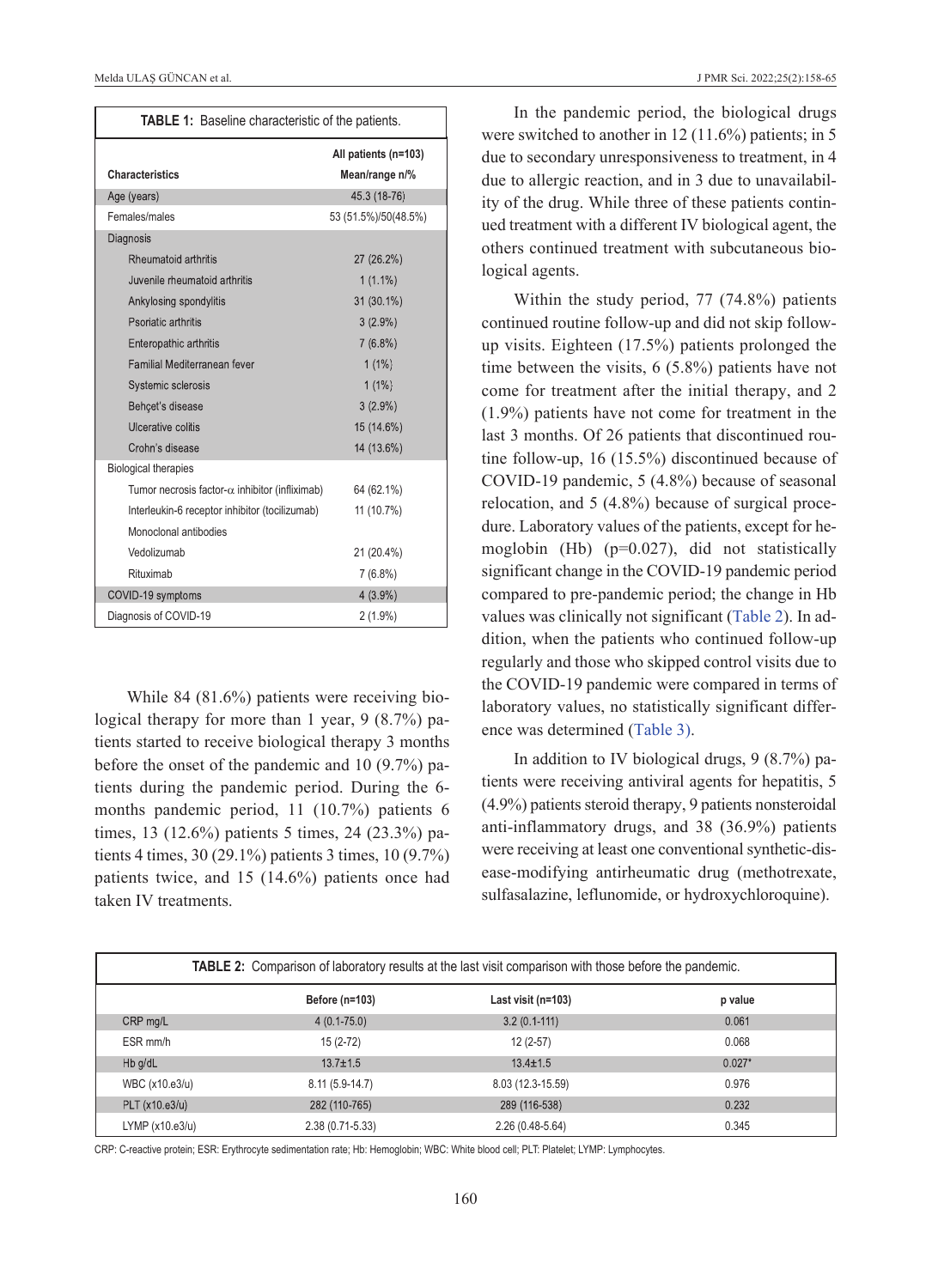| TABLE 3: Comparison of laboratory results between regular and non-regular follow-up patients. |                   |                    |         |  |
|-----------------------------------------------------------------------------------------------|-------------------|--------------------|---------|--|
| Before last*                                                                                  | Regular (n=77)    | Non-regular (n=18) | p value |  |
| CRP mg/L                                                                                      | $4.2(0.1 - 75.0)$ | $3.0(0.2-47.0)$    | 0.440   |  |
| CRP* mg/L                                                                                     | $3.0(0.1-111.0)$  | $3.9(0.2 - 25.4)$  | 0.894   |  |
| Hb g/dL                                                                                       | $13.7 \pm 1.6$    | $13.8 \pm 1.3$     | 0.703   |  |
| $Hb^*$ g/dL                                                                                   | $13.5 \pm 1.5$    | $13.8 \pm 1.4$     | 0.427   |  |
| WBC (x10.e3/u)                                                                                | $7.66(5.9-14.7)$  | 8.66 (1.48-10.42)  | 0.547   |  |
| WBC* (x10.e3/u)                                                                               | $8.00(12.3-15.5)$ | 8.60 (5.62-10.08)  | 0.514   |  |
| PLT (x10.e3/u)                                                                                | 276 (110-765)     | 274.5 (143-468)    | 0.537   |  |
| PLT* (x10.e3/u)                                                                               | 278 (116-538)     | 279 (182-383)      | 0.784   |  |
| ESR mm/h                                                                                      | $15(2-72)$        | $19(2-61)$         | 0.196   |  |
| $ESR*mm/h$                                                                                    | $11(2-45.7)$      | $13(3-32)$         | 0.439   |  |
| LYMP (x10.e3/u)                                                                               | $2.29(0.71-5.33)$ | $2.39(1.13-3.72)$  | 0.585   |  |
| $LYMP*(x10.e3/u)$                                                                             | $2.23(0.48-4.54)$ | 3.35 (1.68-3.82)   | 0.159   |  |

CRP: C-reactive protein; HB: Hemoglobin; WBC: White blood cell; PLT: Platelet; ESR: Erythrocyte sedimentation rate; LYMP: Lymphocytes.

During the study period, a total of 6 patients underwent the COVID-polymerase chain reaction (PCR) test (2 due to contact history, 3 due to fever, and 1 due to shortness of breath) and the tests of 2 patients were positive. They were receiving infliximab and rituximab treatment with the diagnosis of rheumatoid arthritis and systemic sclerosis, respectively [\(Table 4\)](#page-3-1). At the end of the isolation period following the COVID-19 treatment, they continued treatment with the same IV biological drugs.

#### П **DISCUSSION**

The effect of biological agents, which are widely used for the treatment of inflammatory rheumatic or bowel diseases, on the prognosis of COVID-19 is gaining critical importance for the management of treatment. There is yet no completed study focusing on the management of biological agents in the treatment of these diseases over the COVID-19 pandemic process. For this reason, multi-center studies are ongoing both in Turkey and in many other countries to observe the clinical outcomes of the patients using biologic agents. Since the use of anti-tumor necrosis factor (TNF) is associated with increased risk of infection, patients receiving anti-TNF have been considered in the high-risk group for COVID-19 and related complications.<sup>12,13</sup> Although the risk of certain viral, bacterial and granulomatous infections is high in the patients receiving anti-TNF, there is yet no evidence that anti-TNF in-

<span id="page-3-1"></span><span id="page-3-0"></span>

| TABLE 4: Demographic and clinical data of the patients with<br>the diagnosis of COVID-19. |                       |                        |  |  |
|-------------------------------------------------------------------------------------------|-----------------------|------------------------|--|--|
|                                                                                           | Patient 1             | Patient 2              |  |  |
| Diagnosis                                                                                 | Rheumatoid arthritis  | Systemic sclerosis     |  |  |
| Sex                                                                                       | Woman                 | Woman                  |  |  |
| Disease severity (last visit)                                                             | Pain (mild) DAS28:1.8 | Mild                   |  |  |
| Disease duration                                                                          | 5 years               | 2 years                |  |  |
| Steroid therapy/dose                                                                      | <b>No</b>             | Yes/10 mg prednisolone |  |  |
| <b>Biological therapy</b>                                                                 | Infliximab            | Rituximab              |  |  |
| Date of infusion before COVID-19                                                          | 2.7.2020              | 9.3.2020               |  |  |
| Date of COVID-19 symptom                                                                  | 28.8.2020             | 22.8.2.2020            |  |  |
| Duration between infusion and symptom                                                     | 57 days               | 158 days               |  |  |
| PCR test date                                                                             | 30.8.2020             | 24.8.2020              |  |  |
| Date of infusion after COVID-19                                                           | 16.10.2020            | 23.9.2020              |  |  |
| Symptoms                                                                                  |                       |                        |  |  |
| Fever                                                                                     | No                    | Yes                    |  |  |
| Non-productive cough                                                                      | <b>No</b>             | Yes                    |  |  |
| Sputum                                                                                    | <b>No</b>             | <b>No</b>              |  |  |
| Sore throat                                                                               | No                    | Yes                    |  |  |
| Rhinorrhea                                                                                | <b>No</b>             | Yes                    |  |  |
| Anorexia                                                                                  | <b>No</b>             | <b>No</b>              |  |  |
| Fatigue                                                                                   | Yes                   | Yes                    |  |  |
| Myalgia                                                                                   | Yes                   | Yes                    |  |  |
| Arthralgia                                                                                | <b>No</b>             | <b>No</b>              |  |  |
| Anosmia                                                                                   | Yes                   | <b>No</b>              |  |  |
| Headache                                                                                  | Yes                   | <b>No</b>              |  |  |
| Diarrhea                                                                                  | <b>No</b>             | <b>No</b>              |  |  |
| Nausea                                                                                    | <b>No</b>             | <b>No</b>              |  |  |
| Vomiting                                                                                  | <b>No</b>             | <b>No</b>              |  |  |
| CT scan/chest radiography                                                                 | Infiltrative          | Infiltrative           |  |  |

DAS28: Disease Activity Score-28; PCR: Polymerase chain reaction; CT: Computed tomography.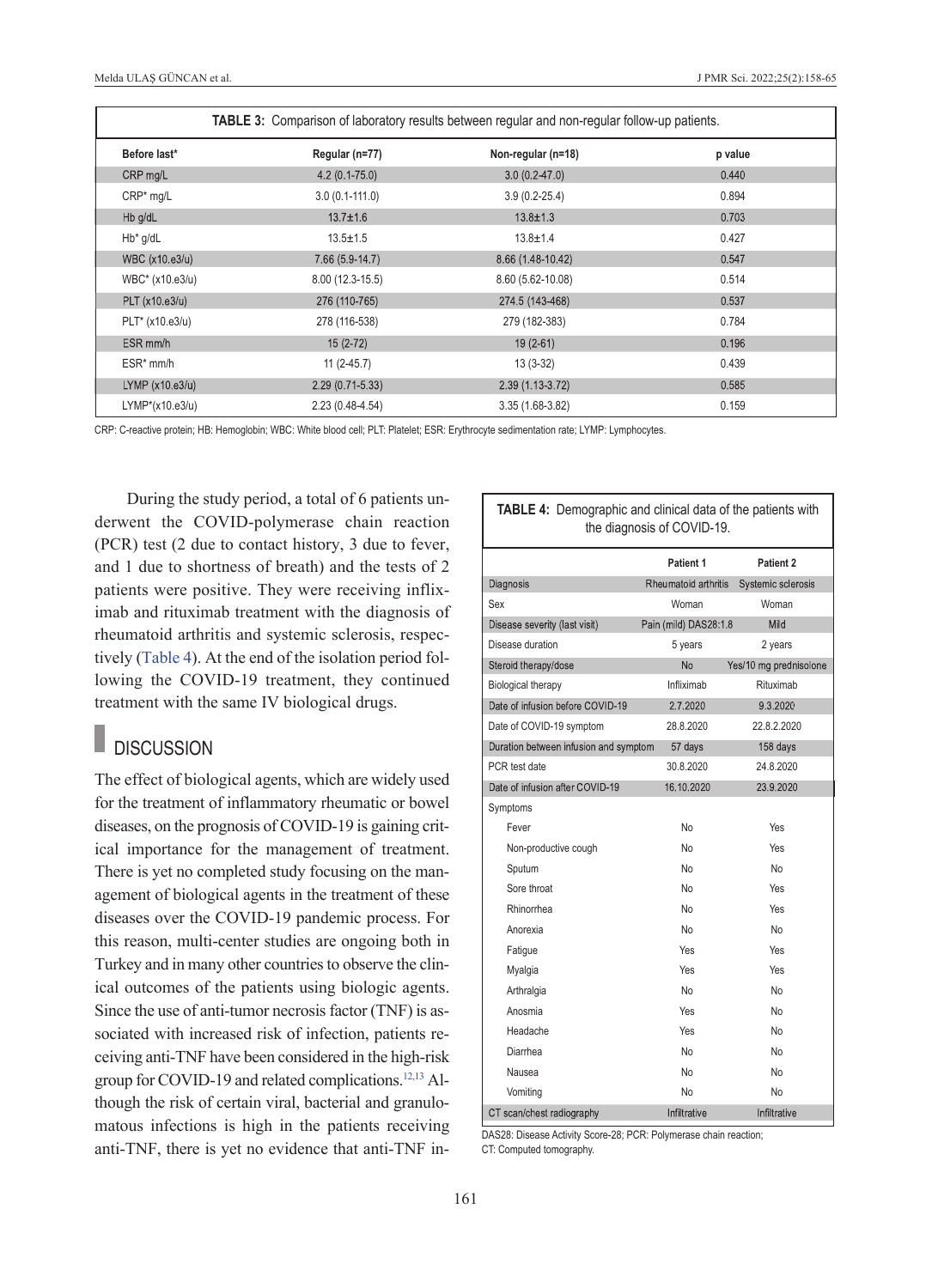creases the risk for COVID-19[.4](#page-6-0) Likewise, tocilizumab, vedolizumab and rituximab are known to be associated with increased risk of infection, but there is no evidence that they increase the risk of COVID-19[.14,15](#page-6-0)

In the letter written by Duret et al., one of the limited number of publications, it was propounded that using a TNF inhibitor before a viral infection is not associated with severe clinical course of COVID-19[.16](#page-6-0) However, the role of immune system and immune-modulating therapies on the course of COVID-19 remains debatable[.17,18](#page-6-0) In the letter from New York, Haberman et al. evaluated auto-inflammatory patients diagnosed with COVID 19. In this study, it was emphasized that using biological agents is not associated with poor clinical outcomes of COVID-19[.19](#page-6-0) A joint study conducted by 2 academic centers from France and Italy reported that 13 of 561 patients with inflammatory bowel disease receiving IV infliximab and vedolizumab were positive for COVID-19, and they emphasized that IV biological therapy does not enhance the risk of COVID-19[.20](#page-6-0) Although the present study has larger spectrum of patients, the number of patients was lower because of single-center design of the study. Similarly, our patients have received IV infliximab, vedolizumab and tociluzumab therapy in the hospital; and the range of time was wider. Among the 103 patients we followed, only 6 underwent PCR testing for suspicious COVID-19 and 2 were found positive. The facts that our patients paid strict attention to social isolation, IV treatment in the hospital was performed in another unit separate from clinically positive COVID-19 patients, and healthcare personnel working in COVID-19 clinic were kept out of the follow-up and treatment of these patients can be considered as the reasons for detecting COVID-19 in only 2 patients.

Immunopathogenesis of COVID-19 infection has been associated with cytokine storm. TNF plays a role in the proinflammatory activity during cytokine storm by causing tissue damage, lung injury and shock due to increased vascular escape.<sup>21,22</sup> In vitro studies have demonstrated that TNF facilitates the interaction between SARS-CoV and angiotensin-converting enzyme 2, which is found in the viral entry[.21,23](#page-6-0) Although it has been demonstrated that TNF-alpha inhibitors are not effective in the treatment of septic shock, whether cytokine blocking therapy will be effective in the cytokine storm associated with COVID-19 remains uncertain.<sup>24-26</sup> Studies including anti-TNF are ongoing on the ClinicalTrials.gov As the consequence of joint studies such as European League Against Rheumatism-COVID-19 database and COVID-19 Global Rheumatology Assembly in particular, new and more comprehensive evidences will be exposed about the rate and severity of affection of COVID-19 by the use of biological agents.

Cytokine storm including plasma inflammatory cytokines such as interleukins (IL-1, IL-6, IL-8, IL-12), TNF-alpha and interferon as well as chemokine is considered to play a role in the pathophysiology of COVID-19. Proinflammatory cytokines including IL-6 are increased in severe and fatal COVID-19 cases and thereby, the use of drugs inhibiting the IL-6 pathway has become a current issue for the prevention and treatment of the disease. Given that IL-6 activates the complement and coagulation system in the pathophysiology of disseminated intravascular coagulation, IL-6 can be considered as a quite critical molecule in cytokine storm. There are randomized and ongoing studies where tocilizumab, an IL-6 pathway inhibitor, is used for the treatment of COVID-19. Nevertheless, published studies suggest that these agents provide no benefit[.27-30](#page-6-0) 

Vedolizumab is a human monoclonal antibody that targets  $α4β7$  integrin. It inhibits the migration of memory T-lymphocytes to the inflamed gastrointestinal tissue throughout the endothelium by selectively blocking the interaction of α4β7 with mucosal cell adhesion molecule-1. This intestine-selective action has been associated with lower risk of infection as compared to the other biological agents.<sup>31</sup> This indicates that the risk of COVID-19 infection might be lower with vedolizumab as compared to the other biological agents, but there is no study on this issue.

Rituximab is a chimeric monoclonal anti-CD20 antibody licensed for the treatment of rheumatoid arthritis, microscopic polyangiitis and granulomatosis with polyangiitis. Moreover, it is widely used also for the treatment of other systemic diseases such as systemic lupus erythematosus, Sjögren syndrome, systemic sclerosis and idiopathic inflammatory my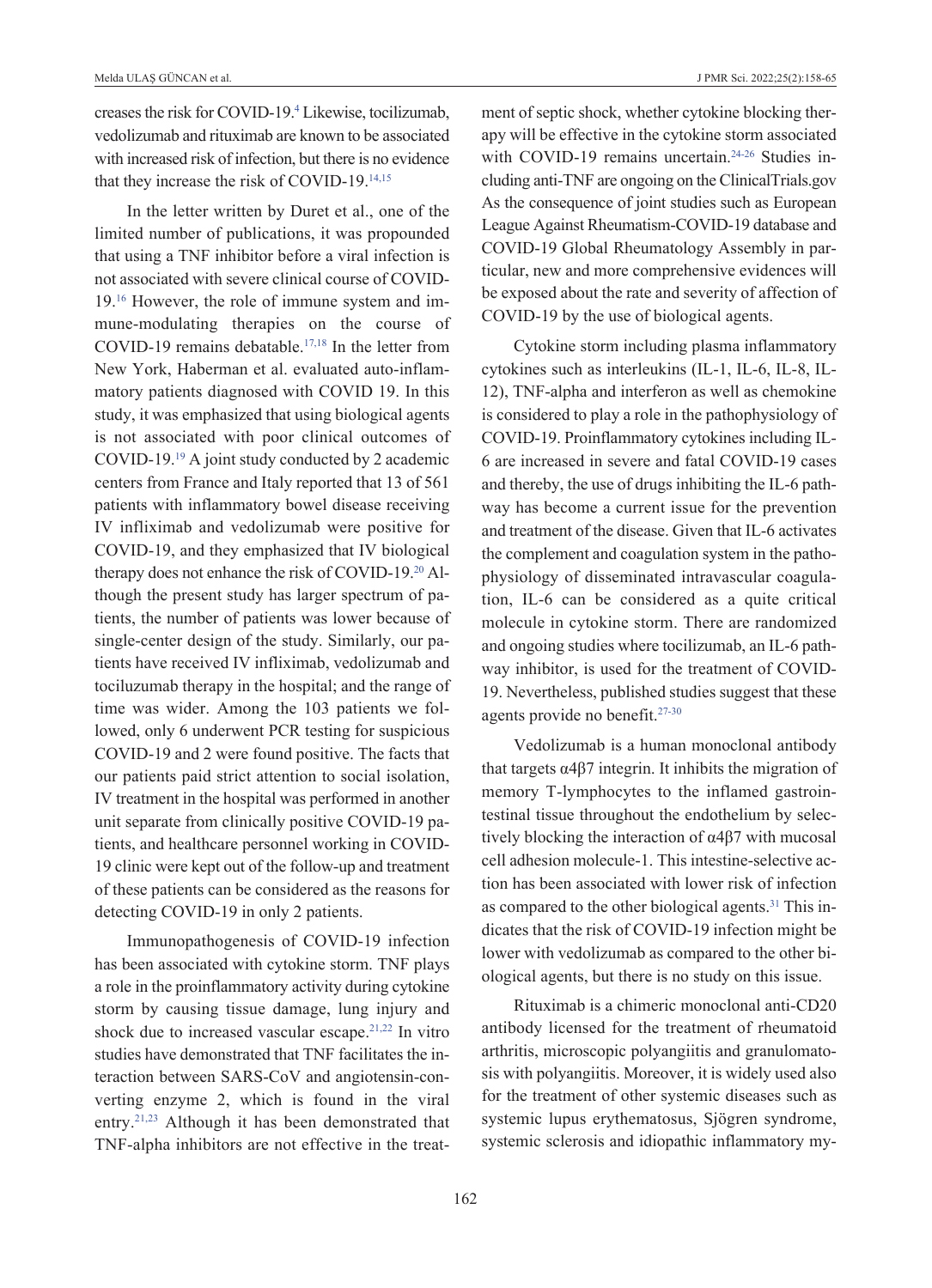opathies. CD20+ effects B cells and shows non-specific activity on the antibody titers by inducing complement-mediated cytotoxicity[.32](#page-6-0)

Some studies reported higher risk of infection in rheumatoid arthritis patients treated with rituximab as compared to those treated with other biological disease-modifying antirheumatic drugs; however, these data have been retrospectively retrieved from the medical records. Effects of rituximab on the immune system response against SARS-CoV-2 infection have not been clarified yet.<sup>33</sup> The first study on rituximab published by Loarce-Martos et al. emphasized that patients receiving rituximab have higher risk of morbidity and mortality.<sup>34</sup> In the present study as well, the fact that one of our COVID-19-positive patients has been receiving rituximab appears to support this study. Long-term use of rituximab may impair the preparation of antibody responses to neutralize viral replication.

The continuity of treatment has been affected within this process either as the consequence of different clinical approaches such as postponing the treatment with biologics or expanding the intervals or due to patient-based personal reasons (anxiety, social media, unavailability of drug, etc.). Twenty-tothirty percent of the physicians reported that their patients had experienced an exacerbation or delay in the diagnosis/intervention because of postponed appointments[.35](#page-6-0) Although the majority of the patients that we followed have remained on their scheduled follow-up, it was observed that some of them had tendency to expand the treatment intervals or discontinue the treatment. During the 6-month pandemic period, while 74.8% of patients have continued follow-up, 17.5% of patients have extended the time between visits, and 7.7% of patients have stopped follow-up. Only 16 (15.5%) patients have discontinued or skipped follow-up visits because of the COVID-19 pandemic.

Earlier studies reported that some of the rheumatologists refrained from starting a new biological agent during pandemic process. In some clinics, biological therapies have been discontinued for a short time.<sup>35,36</sup> In our clinic, treatments of the patients with biologics have continued and new IV biologic agents have been started.

Studies revealed that face-to-face patient visits have been substantially reduced in many rheumatology clinics, instead the patients were reached via teleconferences, video calls or e-mail[.37,38](#page-6-0) In the present study, tele-visit via teleconference, video or WhatsApp Inc USA was not performed because the patients received their IV therapies in the hospital, and they were evaluated by routine face-to-face clinical examination and analysis. In a study conducted in rheumatology clinics, it was reported that the number of examinations decreased by 53%[.39](#page-6-0) However, SARS-CoV-2 as well can show atypical clinical manifestation due to the immunosuppressant agents widely used in the rheumatology and gastroenterology clinics, or the symptoms may be confused with the symptoms of auto-inflammatory diseases. Inflammatory markers of the patients can increase in either situation, fever response may be suppressed in the patients receiving steroid, or inflammatory markers may not be increased in the patients receiving IL-6 inhibitors. Despite the lacking evidence that the risk of having COVID-19 infection is higher among patients with auto-immune diseases treated with biological agent, such patients still potentially have the high risk of complications[.40](#page-6-0) Therefore, particularly the patients that were diagnosed with auto-immune disease and have been receiving biological therapy should be monitored for COVID more attentively. Routine analysis prior to each session of IV treatment enables close monitoring for the patients receiving IV biological therapy in the hospital.

There has been a problem in the availability of tocilizumab since it has been used during the pandemic process. In the study conducted by Batu et al., 8.9% of the rheumatologists reported that they had problem in supplying tocilizumab[.35](#page-6-0) In the present study as well, some of the patients receiving IV tocilizumab have switched to subcutaneous tocilizumab or another biological agent because of the problems in supplying the drug.

The present study is valuable in terms of evaluating the patients that have received IV biological agent for various indications. The patients' receiving their treatment by day hospitalization provided clinically close monitoring. Clinical, laboratory and con-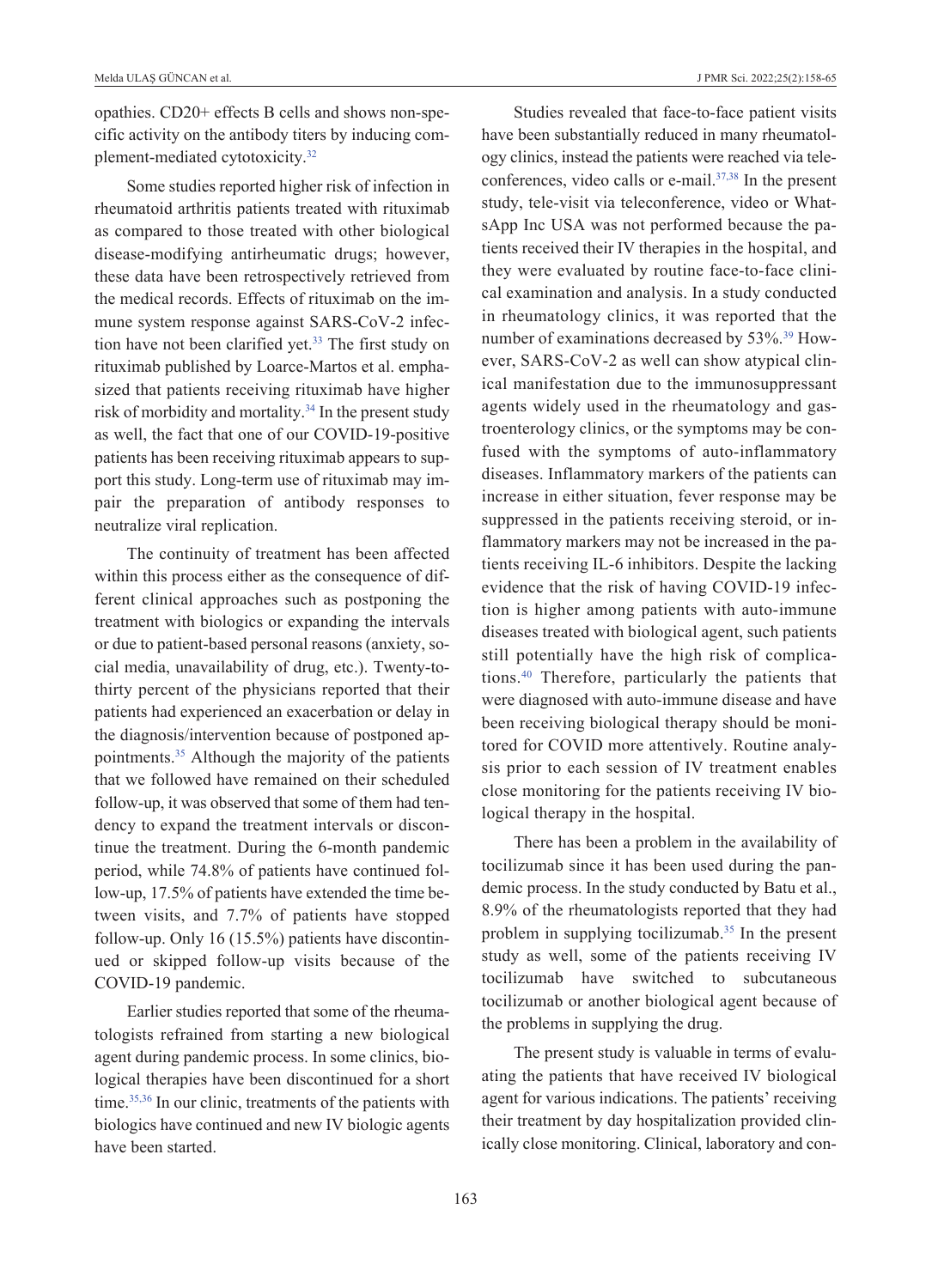tact status of each patient in terms of COVID-19 was assessed prior to each session of treatment. However, PCR screening was not performed routinely as per pandemic management policy, or the patients could not be referred to a private center for PCR testing as it is forbidden.

### CONCLUSION

COVID-19 infection rapidly spread all over the world and caused an ongoing and life-threatening pandemic. This study has shown that most of the patients continued routine follow-up and treatment, and these treatments did not increase the risk of COVID-19. Therefore, we think that IV biological treatments can be safely used during the pandemic process. In addition, we believe that long-term and multi-center studies are needed in the future.

#### *Source of Finance*

*During this study, no financial or spiritual support was received neither from any pharmaceutical company that has a direct connection with the research subject, nor from a company that provides or produces medical instruments and materials which may negatively affect the evaluation process of this study.* 

#### *Conflict of Interest*

*No conflicts of interest between the authors and / or family members of the scientific and medical committee members or members of the potential conflicts of interest, counseling, expertise, working conditions, share holding and similar situations in any firm.*

- 1. Burrage DR, Koushesh S, Sofat N. Immunomodulatory drugs in the management of SARS-CoV-2. Front Immunol. 2020;11: 1844.
- 2. Sepriano A, Kerschbaumer A, Smolen JS, et al. Safety of synthetic and biological DMARDs: a systematic literature review informing the 2019 update of the EULAR recommendations for the management of rheumatoid arthritis. Ann Rheum Dis. 2020;79:760-70. [\[Crossref\]](https://ard.bmj.com/content/79/6/760) [\[PubMed\]](https://pubmed.ncbi.nlm.nih.gov/32033941/)

[\[Crossref\]](https://www.frontiersin.org/articles/10.3389/fimmu.2020.01844/full) [\[PubMed\]](https://pubmed.ncbi.nlm.nih.gov/32903555/) [\[PMC\]](https://www.ncbi.nlm.nih.gov/pmc/articles/PMC7438578/) 

- 3. Monti S, Balduzzi S, Delvino P, et al. Clinical course of COVID-19 in a series of patients with chronic arthritis treated with immunosuppressive targeted therapies. Ann Rheum Dis. 2020;79:667-8. [\[Crossref\]](https://ard.bmj.com/content/79/5/667) [\[PubMed\]](https://pubmed.ncbi.nlm.nih.gov/32241793/) [\[PMC\]](https://www.ncbi.nlm.nih.gov/pmc/articles/PMC7211079/)
- 4. Baddley JW, Cantini F, Goletti D, et al. ES-CMID Study Group for Infections in Compromised Hosts (ESGICH) Consensus Document on the safety of targeted and biological therapies: an infectious diseases perspective (Soluble immune effector molecules [I]: anti-tumor necrosis factor-α agents). Clin Microbiol Infect. 2018;24 Suppl 2:S10-S20. [\[Crossref\]](https://www.sciencedirect.com/science/article/pii/S1198743X18300302?via%3Dihub) [\[PubMed\]](https://pubmed.ncbi.nlm.nih.gov/29459143/)
- 5. Paules CI, Marston HD, Fauci AS. Coronavirus infections-more than just the common cold. JAMA. 2020;323:707-8. [\[Crossref\]](https://jamanetwork.com/journals/jama/fullarticle/2759815) [\[PubMed\]](https://pubmed.ncbi.nlm.nih.gov/31971553/)
- 6. Lu R, Zhao X, Li J, et al. Genomic characterisation and epidemiology of 2019 novel coronavirus: implications for virus origins and receptor binding. Lancet. 2020;395:565-74. [\[PubMed\]](https://pubmed.ncbi.nlm.nih.gov/32007145/) [\[PMC\]](https://www.ncbi.nlm.nih.gov/pmc/articles/PMC7159086/)
- 7. Khan N, Patel D, Xie D, et al. Impact of anti-

tumor necrosis factor and thiopurine medica-

**REFERENCES** 

tions on the development of COVID-19 in patients with inflammatory bowel disease: A nationwide veterans administration cohort study. Gastroenterology. 2020;159:1545-6.e1. [\[Crossref\]](https://www.sciencedirect.com/science/article/abs/pii/S0016508520347375?via%3Dihub) [\[PubMed\]](https://pubmed.ncbi.nlm.nih.gov/32479823/) [\[PMC\]](https://www.ncbi.nlm.nih.gov/pmc/articles/PMC7258834/)

- 8. Accortt NA, Bonafede MM, Collier DH, et al. Risk of subsequent infection among patients receiving tumor necrosis factor inhibitors and other disease-modifying antirheumatic drugs. Arthritis Rheumatol. 2016;68:67-76. [\[Crossref\]](https://onlinelibrary.wiley.com/doi/epdf/10.1002/art.39416) [\[PubMed\]](https://pubmed.ncbi.nlm.nih.gov/26359948/)
- 9. Kastritis E, Kitas GD, Vassilopoulos D, et al. Systemic autoimmune diseases, antirheumatic therapies, COVID-19 infection risk and patient outcomes. Rheumatol Int. 2020;40:1353-60. [\[Crossref\]](https://link.springer.com/article/10.1007/s00296-020-04629-x) [\[PubMed\]](https://pubmed.ncbi.nlm.nih.gov/32654078/) [\[PMC\]](https://www.ncbi.nlm.nih.gov/pmc/articles/PMC7353833/)
- 10. Bonfá E, Gossec L, Isenberg DA, et al. How COVID-19 is changing rheumatology clinical practice. Nat Rev Rheumatol. 2021;17:11-5. [\[Crossref\]](https://www.nature.com/articles/s41584-020-00527-5) [\[PubMed\]](https://pubmed.ncbi.nlm.nih.gov/33139947/) [\[PMC\]](https://www.ncbi.nlm.nih.gov/pmc/articles/PMC7604913/)
- 11. Gheita TA, Salem MN, Eesa NN, et al; ECR COVID19-Study Group. Rheumatologists' practice during the Coronavirus disease 2019 (COVID-19) pandemic: a survey in Egypt. Rheumatol Int. 2020;40:1599-611. [\[Crossref\]](https://link.springer.com/article/10.1007/s00296-020-04655-9) [\[PubMed\]](https://pubmed.ncbi.nlm.nih.gov/32710198/) [\[PMC\]](https://www.ncbi.nlm.nih.gov/pmc/articles/PMC7380140/)
- 12. Mikuls TR, Johnson SR, Fraenkel L, et al. American College of Rheumatology Guidance for the Management of Rheumatic Disease in Adult Patients During the COVID-19 Pandemic: Version 1. Arthritis Rheumatol. 2020; 72:1241-51. [\[Crossref\]](https://onlinelibrary.wiley.com/doi/10.1002/art.41301) [\[PubMed\]](https://pubmed.ncbi.nlm.nih.gov/32349183/)
- 13. Brito CA, Paiva JG, Pimentel FN, et al. COVID-19 in patients with rheumatological

<span id="page-6-0"></span>diseases treated with anti-TNF. Ann Rheum Dis. 2021;80:e62. [\[Crossref\]](https://ard.bmj.com/content/80/5/e62) [\[PubMed\]](https://pubmed.ncbi.nlm.nih.gov/32546603/)

- 14. Rutherford AI, Subesinghe S, Hyrich KL, et al. Serious infection across biologic-treated patients with rheumatoid arthritis: results from the British Society for Rheumatology Biologics Register for Rheumatoid Arthritis. Ann Rheum Dis. 2018;77:905-10. [\[Crossref\]](https://ard.bmj.com/content/77/6/905) [\[PubMed\]](https://pubmed.ncbi.nlm.nih.gov/29592917/)
- 15. Singh S, Facciorusso A, Dulai PS, et al. Comparative risk of serious infections with biologic and/or immunosuppressive therapy in patients with inflammatory bowel diseases: A systematic review and meta-analysis. Clin Gastroenterol Hepatol. 2020;18:69-81.e3. [\[Crossref\]](https://www.sciencedirect.com/science/article/abs/pii/S1542356519302551?via%3Dihub) [\[PubMed\]](https://pubmed.ncbi.nlm.nih.gov/30876964/) [\[PMC\]](https://www.ncbi.nlm.nih.gov/pmc/articles/PMC8011651/)
- 16. Duret PM, Sebbag E, Mallick A, et al. Recovery from COVID-19 in a patient with spondyloarthritis treated with TNF-alpha inhibitor etanercept. Ann Rheum Dis. 2020;79:1251-2. [\[Crossref\]](https://ard.bmj.com/content/79/9/1251) [\[PubMed\]](https://pubmed.ncbi.nlm.nih.gov/32354772/) [\[PMC\]](https://www.ncbi.nlm.nih.gov/pmc/articles/PMC7456545/)
- 17. Neurath MF. COVID-19 and immunomodulation in IBD. Gut. 2020;69:1335-42. [\[Crossref\]](https://gut.bmj.com/content/69/7/1335) [\[PubMed\]](https://pubmed.ncbi.nlm.nih.gov/32303609/) [\[PMC\]](https://www.ncbi.nlm.nih.gov/pmc/articles/PMC7211083/)
- 18. Sanchez-Piedra C, Diaz-Torne C, Manero J, et al; BIOBADASER study group. Clinical features and outcomes of COVID-19 in patients with rheumatic diseases treated with biological and synthetic targeted therapies. Ann Rheum Dis. 2020;79:988-90. [\[Crossref\]](https://doi.org/10.1136/annrheumdis-2020-217948) [\[PubMed\]](https://pubmed.ncbi.nlm.nih.gov/32503857/) [\[PMC\]](https://www.ncbi.nlm.nih.gov/pmc/articles/PMC7307213/)
- 19. Haberman R, Axelrad J, Chen A, et al. Covid-19 in immune-mediated inflammatory diseasescase series from New York. N Engl J Med. 2020;383:85-8. [\[Crossref\]](https://www.nejm.org/doi/10.1056/NEJMc2009567) [\[PubMed\]](https://pubmed.ncbi.nlm.nih.gov/32348641/) [\[PMC\]](https://www.ncbi.nlm.nih.gov/pmc/articles/PMC7204427/)